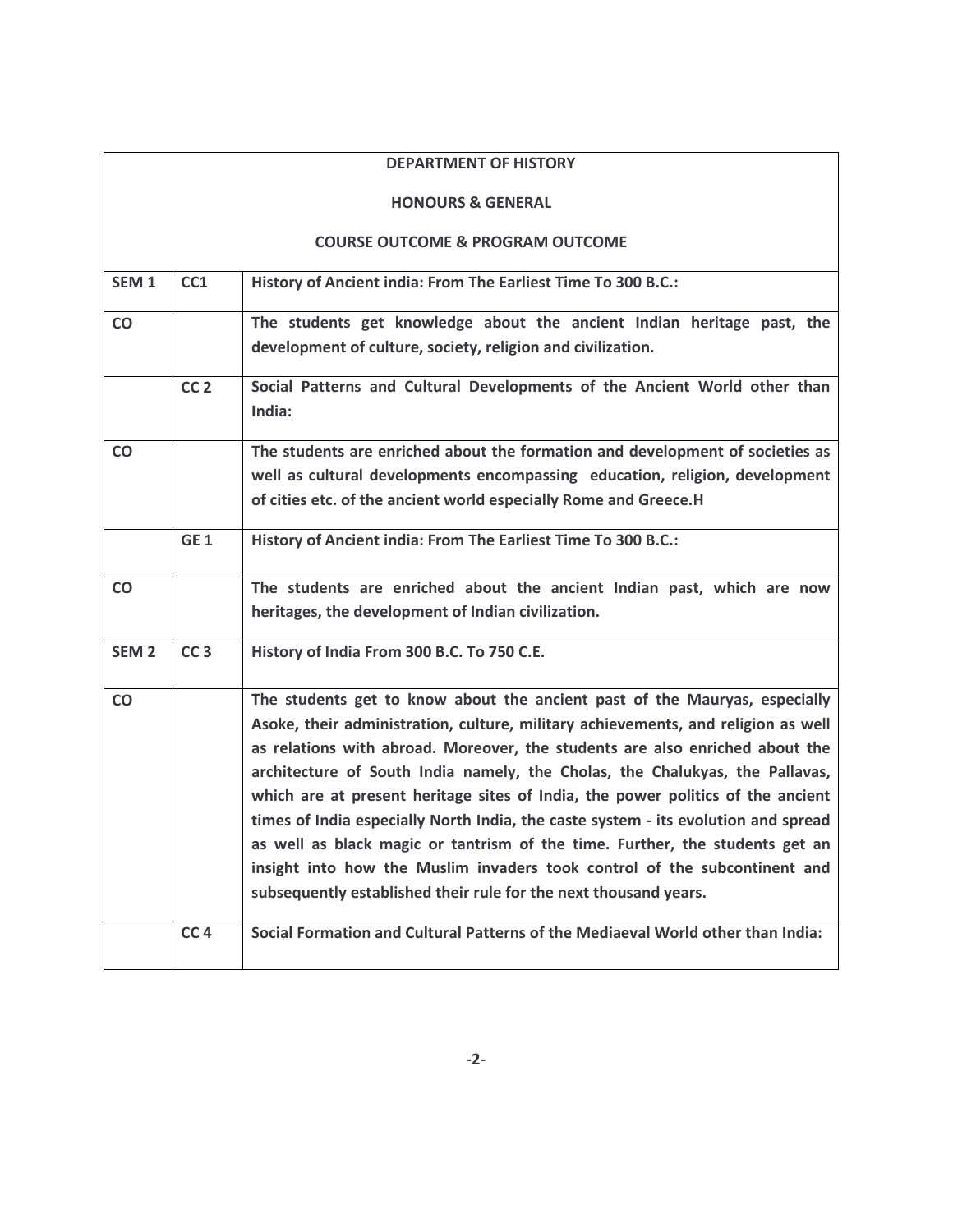|                  | GE <sub>2</sub> | GE 2: History of India from 300 B.C. To 1206 A.D.                                                                                                                                                                                                                                                                                                                                                                                                                                                                                                                                                                                                                                                                                                                                                                       |
|------------------|-----------------|-------------------------------------------------------------------------------------------------------------------------------------------------------------------------------------------------------------------------------------------------------------------------------------------------------------------------------------------------------------------------------------------------------------------------------------------------------------------------------------------------------------------------------------------------------------------------------------------------------------------------------------------------------------------------------------------------------------------------------------------------------------------------------------------------------------------------|
| $\mathsf{CO}$    |                 | The students get to know about the ancient past of the Mauryas, especially Asoke,<br>their administration, culture, military achievements, and religion as well as<br>relations with abroad. Moreover, the students are also enriched about the<br>architecture of South India namely, the Cholas, the Chalukyas, the Pallavas, which<br>are at present heritage sites of India, the power politics of the ancient times of<br>India especially North India, the caste system - its evolution and spread as well as<br>black magic or tantrism of the time. Further, the students get an insight into how<br>the Muslim invaders took control of the subcontinent and subsequently<br>established their rule for the next thousand years.                                                                               |
| SEM <sub>3</sub> | CC <sub>5</sub> | History of India From C.E. 750 To 1206:                                                                                                                                                                                                                                                                                                                                                                                                                                                                                                                                                                                                                                                                                                                                                                                 |
| CO               |                 | In this course, the students will have be acquainted with the different categories<br>of Muslim Rulers, their patterns of administration - economic, military, religious,<br>political and cultural impact on Indian Society which is mainly Hindus; how the<br>Muslim rule got Indianised and their different types of paintings, architecture<br>which cause wonder to our minds even today, their style of living, dresses,<br>mannerisms and the relationship between the Indians and the Muslims which<br>exemplifies the social harmony between the two communities. Also, the students<br>will realise that nothing is permanent in this world and the decline of the Muslim<br>rule points to this, the causes of the downfall of the Muslim rule will also make<br>the students aware of the mistakes in life. |
|                  | CC <sub>6</sub> | CC 6: Rise of the Modern West-1                                                                                                                                                                                                                                                                                                                                                                                                                                                                                                                                                                                                                                                                                                                                                                                         |
| <b>CO</b>        |                 | Here, the students will get a knowledge of how the world of today is, courtesy<br>the achievements of the different explorers despite all odds, how the people<br>began to question the orthodoxy and the ancien regime through reformation<br>movements and Renaissance, which brought about a revolution not only on<br>humanity, but also in the field of art and architecture, learning, culture, scientific<br>discoveries which ultimately led to the industrial revolution, which in turn opened<br>a new era of colonialism or imperialism and capitalism. Also, the students will<br>have the opportunity to study how all these led to the formation of nationalism,<br>thus transforming the world and its way of thinking                                                                                   |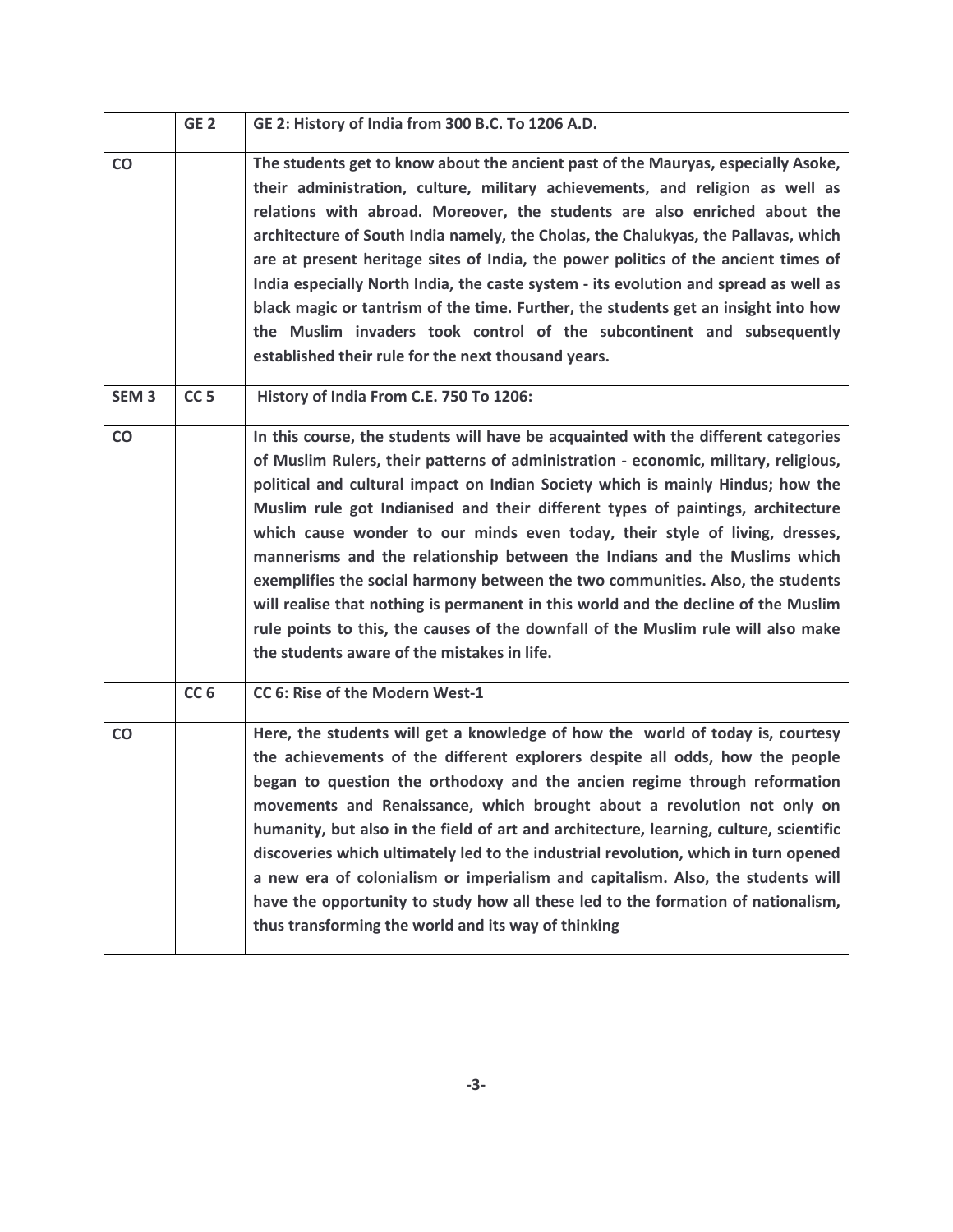|           | CC <sub>7</sub> | History of India From 1206 To 1526:                                                                                                                                                                                                                                                                                                                                                                                                                                                                                                                                                                                                                                                                                                                                                                                     |
|-----------|-----------------|-------------------------------------------------------------------------------------------------------------------------------------------------------------------------------------------------------------------------------------------------------------------------------------------------------------------------------------------------------------------------------------------------------------------------------------------------------------------------------------------------------------------------------------------------------------------------------------------------------------------------------------------------------------------------------------------------------------------------------------------------------------------------------------------------------------------------|
| CO        |                 | In this course, the students will have be acquainted with the different categories<br>of Muslim Rulers, their patterns of administration - economic, military, religious,<br>political and cultural impact on Indian Society which is mainly Hindus; how the<br>Muslim rule got Indianised and their different types of paintings, architecture<br>which cause wonder to our minds even today, their style of living, dresses,<br>mannerisms and the relationship between the Indians and the Muslims which<br>exemplifies the social harmony between the two communities. Also, the students<br>will realise that nothing is permanent in this world and the decline of the Muslim<br>rule points to this, the causes of the downfall of the Muslim rule will also make<br>the students aware of the mistakes in life. |
|           | GE <sub>3</sub> | GE 3: History of India From 1206 To 1707:                                                                                                                                                                                                                                                                                                                                                                                                                                                                                                                                                                                                                                                                                                                                                                               |
| <b>CO</b> |                 | In this course, the students will have be acquainted with the different categories<br>of Muslim Rulers, their patterns of administration - economic, military, religious,<br>political and cultural impact on Indian Society which is mainly Hindus; how the<br>Muslim rule got Indianised and their different types of paintings, architecture<br>which cause wonder to our minds even today, their style of living, dresses,<br>mannerisms and the relationship between the Indians and the Muslims which<br>exemplifies the social harmony between the two communities. Also, the students<br>will realise that nothing is permanent in this world and the decline of the Muslim<br>rule points to this, the causes of the downfall of the Muslim rule will also make<br>the students aware of the mistakes in life. |

| SEM <sub>4</sub> | CC8 | <b>Rise of the Modern West-II</b> |
|------------------|-----|-----------------------------------|
|                  |     |                                   |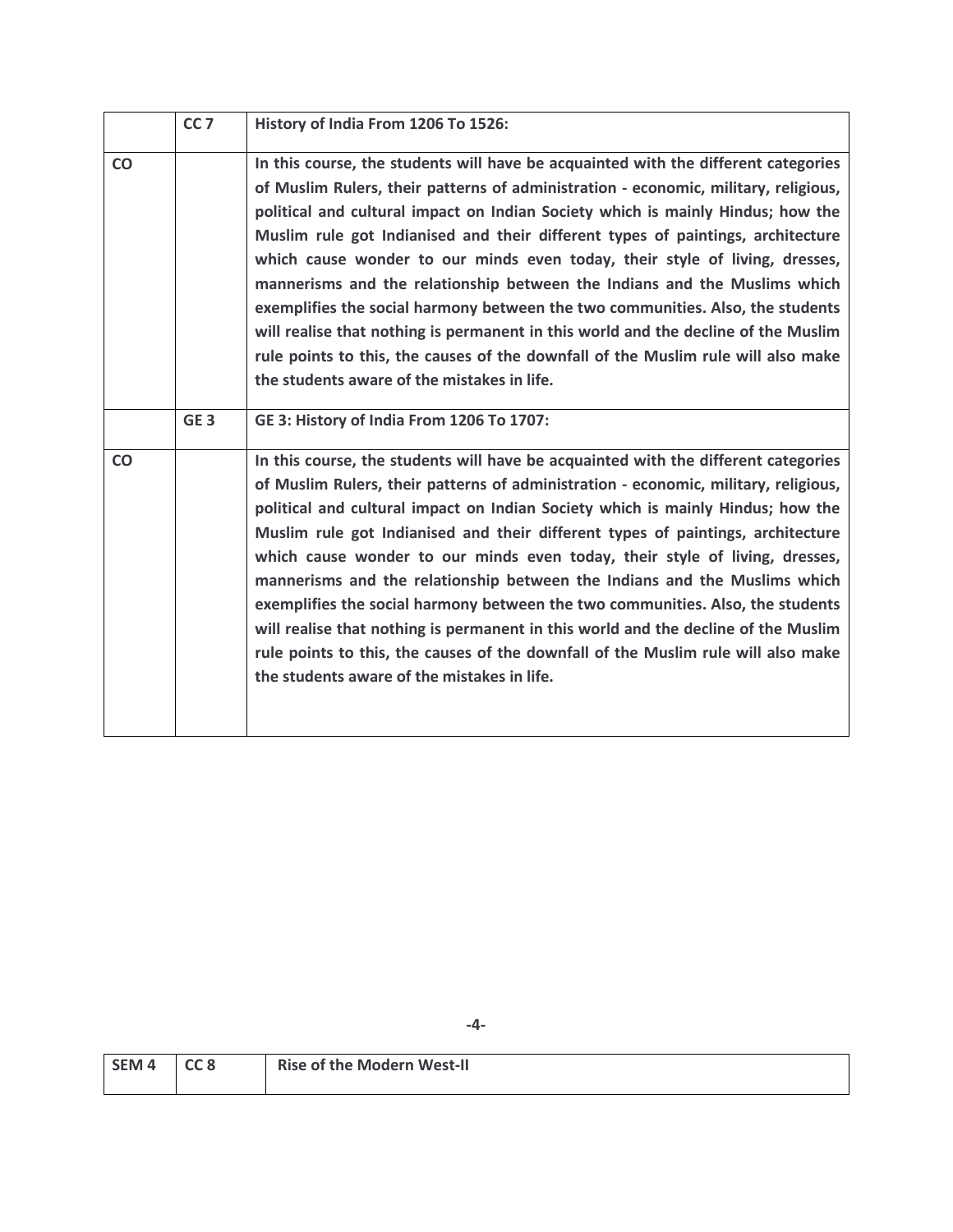| CO        |                 | Here, the students will learn about how Europe is getting transformed into<br>capitalism, the various revolutionary inventions and discoveries, the growth of<br>imperialism and the transformation from monarchy to nation states and<br>mercantile economy and how it affects the other parts of the world.                                                                                                                                                                                                                                                                                                                                                                       |
|-----------|-----------------|-------------------------------------------------------------------------------------------------------------------------------------------------------------------------------------------------------------------------------------------------------------------------------------------------------------------------------------------------------------------------------------------------------------------------------------------------------------------------------------------------------------------------------------------------------------------------------------------------------------------------------------------------------------------------------------|
|           | CC <sub>9</sub> | History of India From 1525 To 1605:                                                                                                                                                                                                                                                                                                                                                                                                                                                                                                                                                                                                                                                 |
| <b>CO</b> |                 | In this course paper, the students will be acquainted with the transition from<br>the mediaeval period of Muslim rule to the coming of the English East India<br>Company and the changes that occurred with it in respect to the<br>administration, economy, culture, society and religion and the resistance that<br>the English faced from the Indian rulers and even from the French East India<br>Company as regards to trade in India. Also, with regards to Bengal, this was the<br>period when the Plassey and Buxar occurred, which ended the Nawabship of<br>Bengal Subah and inaugurated a period of dual system of govt. and repressive<br>rule resulting in rebellions. |
|           | <b>CC 10</b>    | History of India From 1605 To 1750s                                                                                                                                                                                                                                                                                                                                                                                                                                                                                                                                                                                                                                                 |
| CO        |                 | In this course paper, the students will be acquainted with the transition from<br>the mediaeval period of Muslim rule to the coming of the English East India<br>Company and the changes that occurred with it in respect to the<br>administration, economy, culture, society and religion and the resistance that<br>the English faced from the Indian rulers and even from the French East India<br>Company as regards to trade in India. Also, with regards to Bengal, this was the<br>period when the Plassey and Buxar occurred, which ended the Nawabship of<br>Bengal Subah and inaugurated a period of dual system of govt. and repressive<br>rule resulting in rebellions. |

| _<br>I<br>I<br>۰.<br>× |  |
|------------------------|--|
|------------------------|--|

|           | GE <sub>4</sub> | History of India From 1707 to 1950s:                                                                                                                                                                                                                                                                               |
|-----------|-----------------|--------------------------------------------------------------------------------------------------------------------------------------------------------------------------------------------------------------------------------------------------------------------------------------------------------------------|
| <b>CO</b> |                 | In this course paper, the students will be acquainted with the transition from<br>the mediaeval period of Muslim rule to the coming of the English East India<br>Company and the changes that occurred with it in respect to the<br>administration, economy, culture, society and religion and the resistance that |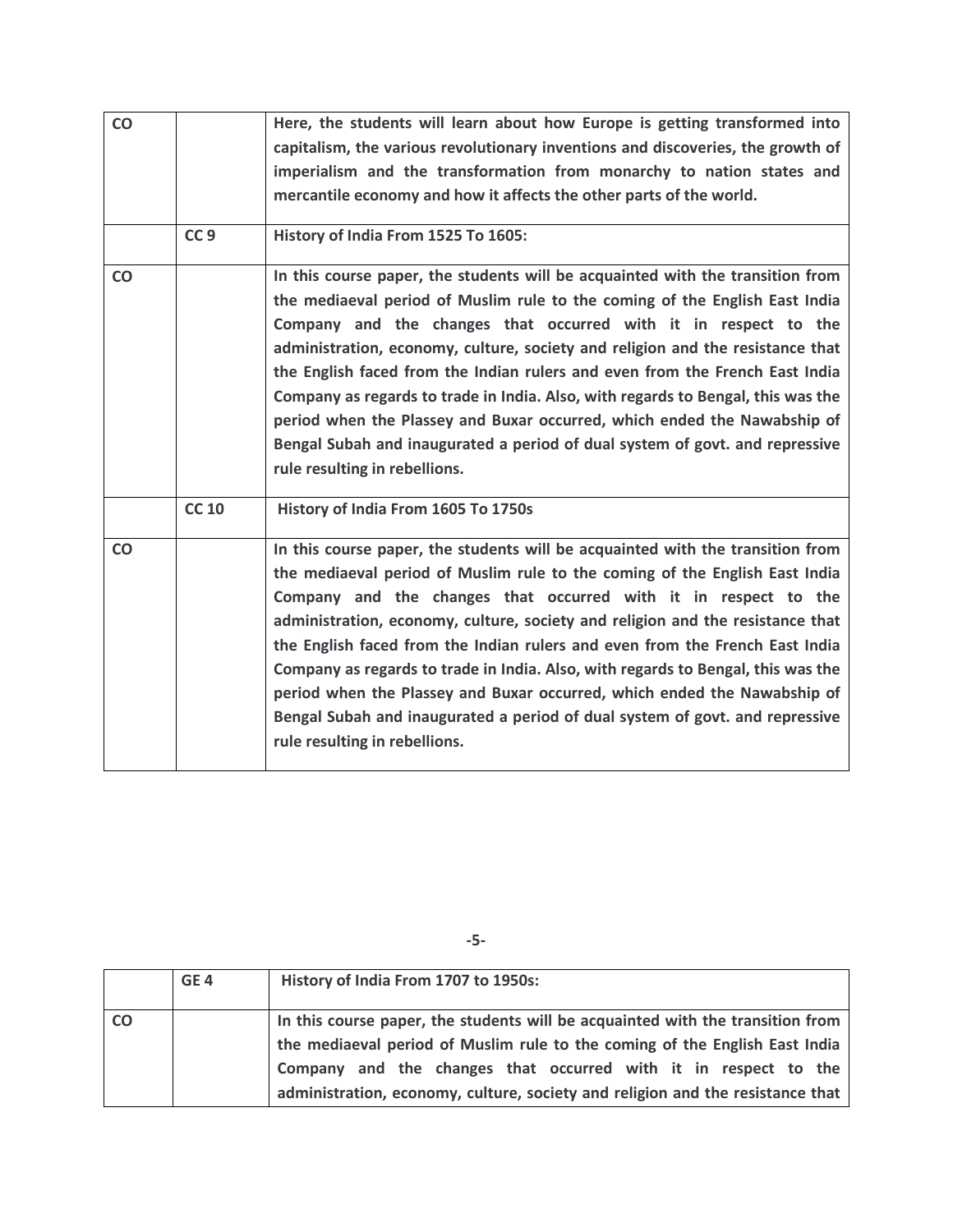|                  |              | the English faced from the Indian rulers and even from the French East India<br>Company as regards to trade in India. Also, with regards to Bengal, this was<br>the period when the Plassey and Buxar occurred, which ended the Nawabship<br>of Bengal Subah and inaugurated a period of dual system of govt. and<br>repressive rule resulting in rebellions.                                                                                                                                                                                                                                                                             |
|------------------|--------------|-------------------------------------------------------------------------------------------------------------------------------------------------------------------------------------------------------------------------------------------------------------------------------------------------------------------------------------------------------------------------------------------------------------------------------------------------------------------------------------------------------------------------------------------------------------------------------------------------------------------------------------------|
| SEM <sub>5</sub> | <b>CC 11</b> | History of Modern Europe (1780-1939):                                                                                                                                                                                                                                                                                                                                                                                                                                                                                                                                                                                                     |
| CO               |              | Here the students will be able to compare with the European situation where<br>from 1780s the age of revolution led by the French Revolution and the Rise of<br>Napoleon ultimately led to the birth of Italy, Germany, the age of imperialism<br>and the First World War with its impact on the rest of Europe leading to the<br>Treaty of Versailles, the rise of Fascism and Nazism - Mussolini and Hitler<br>respectively to another world war in 1939.                                                                                                                                                                               |
|                  | <b>CC 12</b> | History of Modern India (1750s-1857):                                                                                                                                                                                                                                                                                                                                                                                                                                                                                                                                                                                                     |
| CO               |              | In this course of Discipline Specific Elective Subject, the students get to learn<br>about the development in vernacular and english education, the reforms in<br>economy and administration which sets the stage for a modern India, the<br>evolution of various national movements, rise of nationalism, trade unionism,<br>peasant movements, religious and tribal movements, the sepoy mutiny and<br>the ending of Mughal lineage, sacrifice of the Indians and their leaders, the<br>Swadeshi Movement and development of Swadeshi Education and Industries,<br>and the beginning of struggle for freedom with main focus on Bengal. |

| <b>DSE A1</b> | Paper 1 History of Bengal (1757-1905) |
|---------------|---------------------------------------|
|               |                                       |
|               |                                       |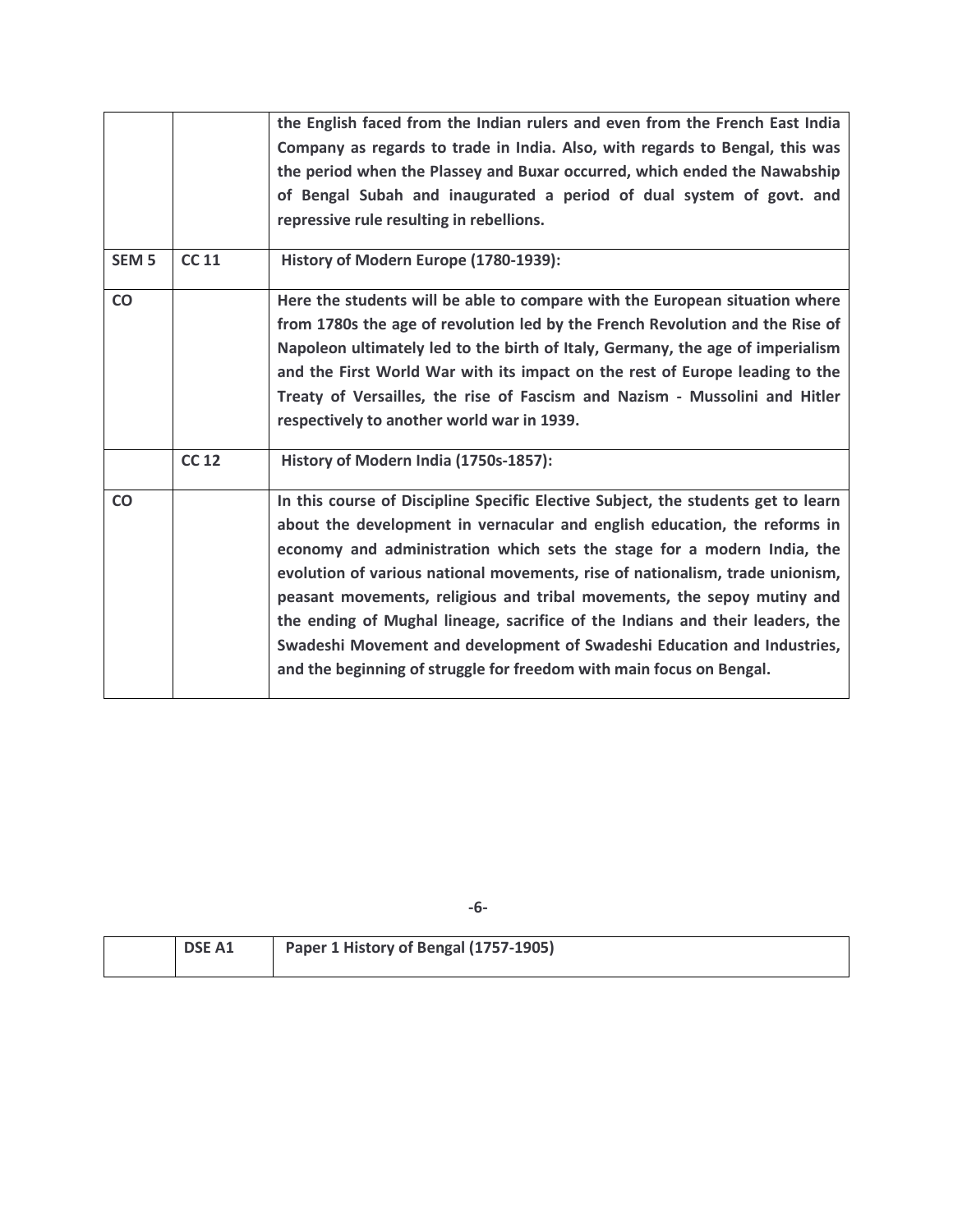| CO               |               | In this course of Discipline Specific Elective Subject, the students get to learn<br>about the development in vernacular and english education, the reforms in<br>economy and administration which sets the stage for a modern India, the<br>evolution of various national movements, rise of nationalism, trade unionism,<br>peasant movements, religious and tribal movements, the sepoy mutiny and<br>the ending of Mughal lineage, sacrifice of the Indians and their leaders, the<br>Swadeshi Movement and development of Swadeshi Education and Industries,<br>and the beginning of struggle for freedom with main focus on Bengal. |
|------------------|---------------|-------------------------------------------------------------------------------------------------------------------------------------------------------------------------------------------------------------------------------------------------------------------------------------------------------------------------------------------------------------------------------------------------------------------------------------------------------------------------------------------------------------------------------------------------------------------------------------------------------------------------------------------|
|                  | <b>DSE B1</b> | Paper 5: History of Modern East Asia I China (1840-1949):                                                                                                                                                                                                                                                                                                                                                                                                                                                                                                                                                                                 |
| CO               |               | On the Asian front the students are acquainted with the the development in<br>China - how it gets transformed from a closed economy to a colonial economy<br>under the British, gradually opening itself up leading to various revolutions,<br>the transformation of China from a gentry economy to a state economy, the<br>communist revolution and the Rise of China into a People's Republic of China<br>and it's impact on the world.                                                                                                                                                                                                 |
| GEN.             | <b>DSE A2</b> | Some Aspects of European History (1780-1945):                                                                                                                                                                                                                                                                                                                                                                                                                                                                                                                                                                                             |
| CO               |               | Here the students will be able to compare with the European situation where<br>from 1780s the age of revolution led by the French Revolution and the Rise of<br>Napoleon ultimately led to the birth of Italy, Germany, the age of imperialism<br>and the First World War with its impact on the rest of Europe leading to the<br>Treaty of Versailles, the rise of Fascism and Nazism - Mussolini and Hitler<br>respectively to another world war in 1939.                                                                                                                                                                               |
| SEM <sub>6</sub> | <b>CC 13</b>  | History of India (1857-1964):                                                                                                                                                                                                                                                                                                                                                                                                                                                                                                                                                                                                             |
| <b>CO</b>        |               | This course infuses the students with the progress of India's intellectual and<br>political developments, the freedom struggle of India with focus on Gandhi<br>and Subhas Bose on the Bengal front, Gandhi's leadership in the national<br>freedom movement and the various movements under him as well as Subhas<br>Bose's armed movement from abroad ultimately leading to the partition of<br>India and independence of India and thereafter the formation of free India's<br>Constitution, the various economic and political developments under Nehru<br>including Indo-China and Indo-Pak relations.                               |

| <b>CC 14</b> | History of World Politics (1945-1994): |
|--------------|----------------------------------------|
|              |                                        |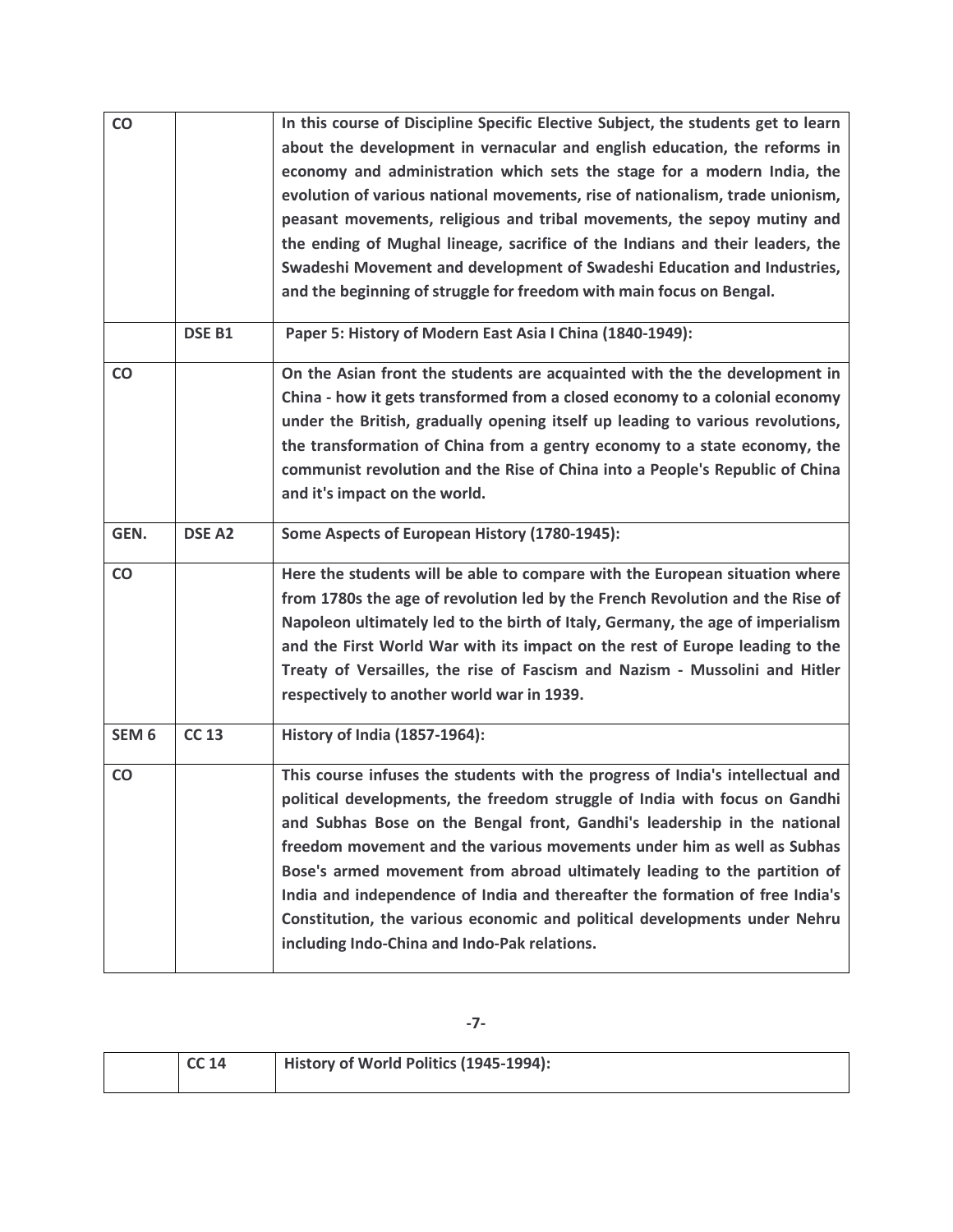| CO   |               | The students in this course will get to know what happened from Yalta to<br>Potsdam and aftermath the second world war leading to the bifurcation of<br>Germany and the beginning of the cold war, during which time whichthe<br>NAM and the emergence of third world took place, that lasted till the<br>1990swhen the Berlin Wall was brought down which led to the merging of<br>two Germanys, the fall of communism in Eastern Europe, and the break up of<br>the Soviet Union resulting in Glasnost and Perestroika, and ultimately the<br>beginning of a Unipolar world                                                                       |
|------|---------------|-----------------------------------------------------------------------------------------------------------------------------------------------------------------------------------------------------------------------------------------------------------------------------------------------------------------------------------------------------------------------------------------------------------------------------------------------------------------------------------------------------------------------------------------------------------------------------------------------------------------------------------------------------|
|      | <b>DSE A3</b> | Paper 2 History of Bengal (1905-1947):                                                                                                                                                                                                                                                                                                                                                                                                                                                                                                                                                                                                              |
| CO   |               | Here, the students are focussed on the development of Swadeshi Movement<br>and development of Swadeshi Education and Industries, and the beginning of<br>struggle for freedom with main focus on Bengal. This course also infuses the<br>students with the progress of India's intellectual and political developments,<br>the freedom struggle of India with focus on Gandhi and Subhas Bose on the<br>Bengal front, Gandhi's leadership in the national freedom movement and the<br>various movements under him as well as Subhas Bose's armed movement<br>from abroad ultimately leading to the partition of India and independence of<br>India. |
|      | <b>DSE B3</b> | Paper 6 History of Modern East Asia II Japan (1868-1945):                                                                                                                                                                                                                                                                                                                                                                                                                                                                                                                                                                                           |
| CO   |               | On the Asian front, the students will have the knowledge about the<br>developments in Japan, which again from a closed country Japan under Perry<br>and with Meiji restoration, a new Japan began to emerge economically as<br>well as on the political front as it emerged on a mission of imperialism leading<br>to its participation in the second world war and the atomic bombings of<br>Nagasaki and Hiroshima.                                                                                                                                                                                                                               |
| GEN. | DSE B2        | Some Aspects of Society and Economy of Modern Europe From 15th to 18th<br>centuries:                                                                                                                                                                                                                                                                                                                                                                                                                                                                                                                                                                |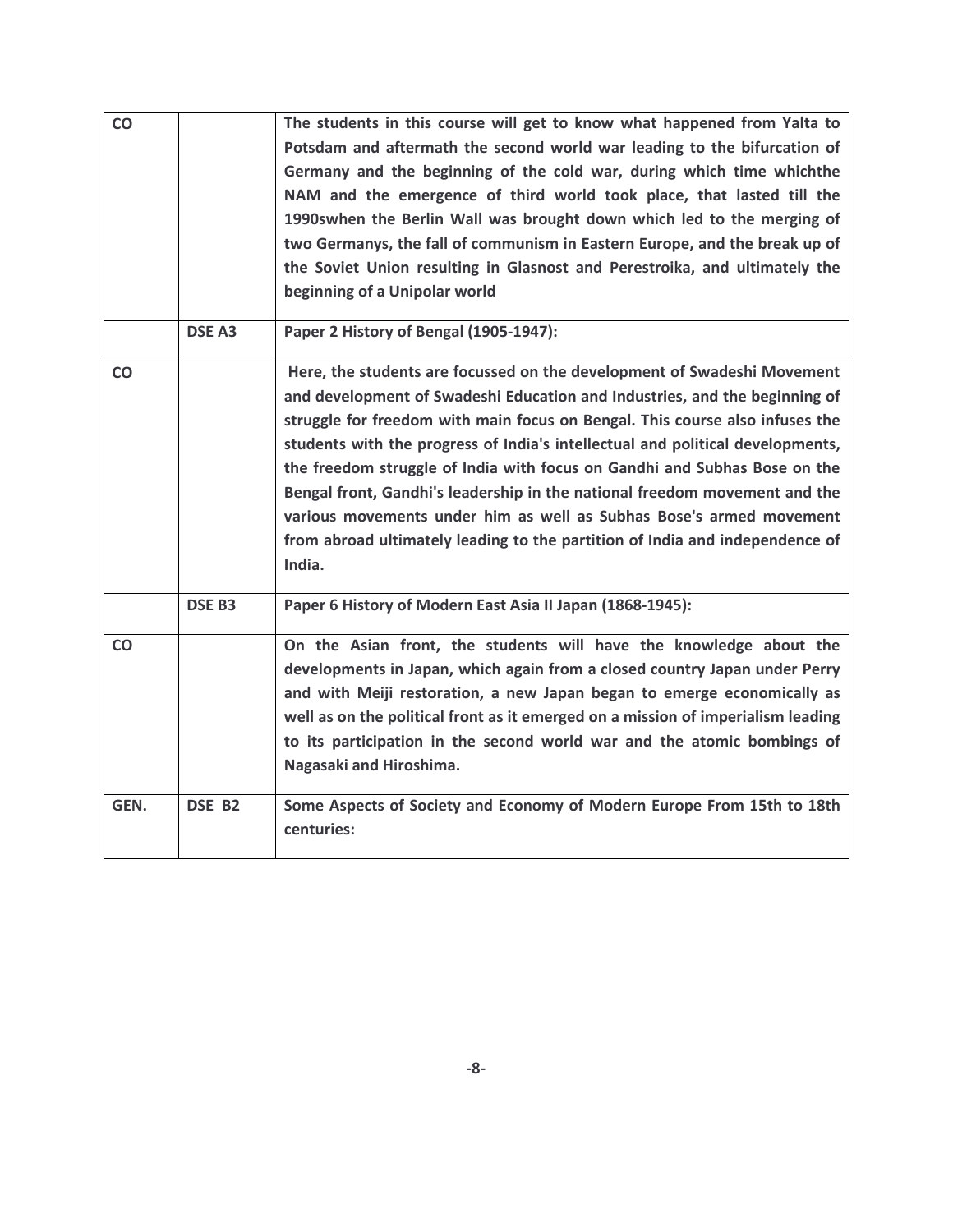| CO               |               | This course infuses the students with the progress of India's intellectual and   |
|------------------|---------------|----------------------------------------------------------------------------------|
|                  |               | political developments, the freedom struggle of India with focus on Gandhi       |
|                  |               | and Subhas Bose on the Bengal front, Gandhi's leadership in the national         |
|                  |               | freedom movement and the various movements under him as well as Subhas           |
|                  |               | Bose's armed movement from abroad ultimately leading to the partition of         |
|                  |               | India and independence of India and thereafter the formation of free India's     |
|                  |               | Constitution, the various economic and political developments under Nehru        |
|                  |               | including Indo-China and Indo-Pak relations. On the Asian front, the students    |
|                  |               | will have the knowledge about the developments in Japan, which again from        |
|                  |               | a closed country Japan under Perry and with Meiji restoration, a new Japan       |
|                  |               | began to emerge economically as well as on the political front as it emerged     |
|                  |               | on a mission of imperialism leading to its participation in the second world     |
|                  |               | war and the atomic bombings of Nagasaki and Hiroshima. Again, as far as          |
|                  |               | European history is concerned, the students get knowledgeable about the          |
|                  |               | changes that occurred in Europe from the 9th centuries i.e. the time of          |
|                  |               | feudalism to the 15th centuries i.e. the period of capitalism and Renaissance    |
|                  |               | and it's impact on humanity resulting in reformation movements,                  |
|                  |               | industrialization, imperialism, slave systems and colonialism.                   |
|                  |               |                                                                                  |
| <b>HONS:</b>     | <b>SECA1</b>  | <b>Archives &amp; Museum:</b>                                                    |
|                  |               |                                                                                  |
| SEM <sub>3</sub> |               |                                                                                  |
| CO               |               | In Skill Enhancement Elective Course, the students get an in-depth knowledge     |
|                  |               | about the development of archives and museums from the past to the               |
|                  |               | present, its purpose, it's features and it's impact on the public and students.  |
|                  |               |                                                                                  |
|                  | <b>SEC B1</b> | <b>Understanding Popular Culture:</b>                                            |
| CO               |               | This course is a very unique course and the students find it very interesting as |
|                  |               | it deals with the evolution of Indian Cinema from its earliest time to modern    |
|                  |               | times covering all the technicalities associated with it plus direction,         |
|                  |               | production etc. and it will be very helpful to the students if they pursue film  |
|                  |               | studies in future.                                                               |
|                  | <b>SEC B2</b> | Art Appreciation: An introduction to Indian Art:                                 |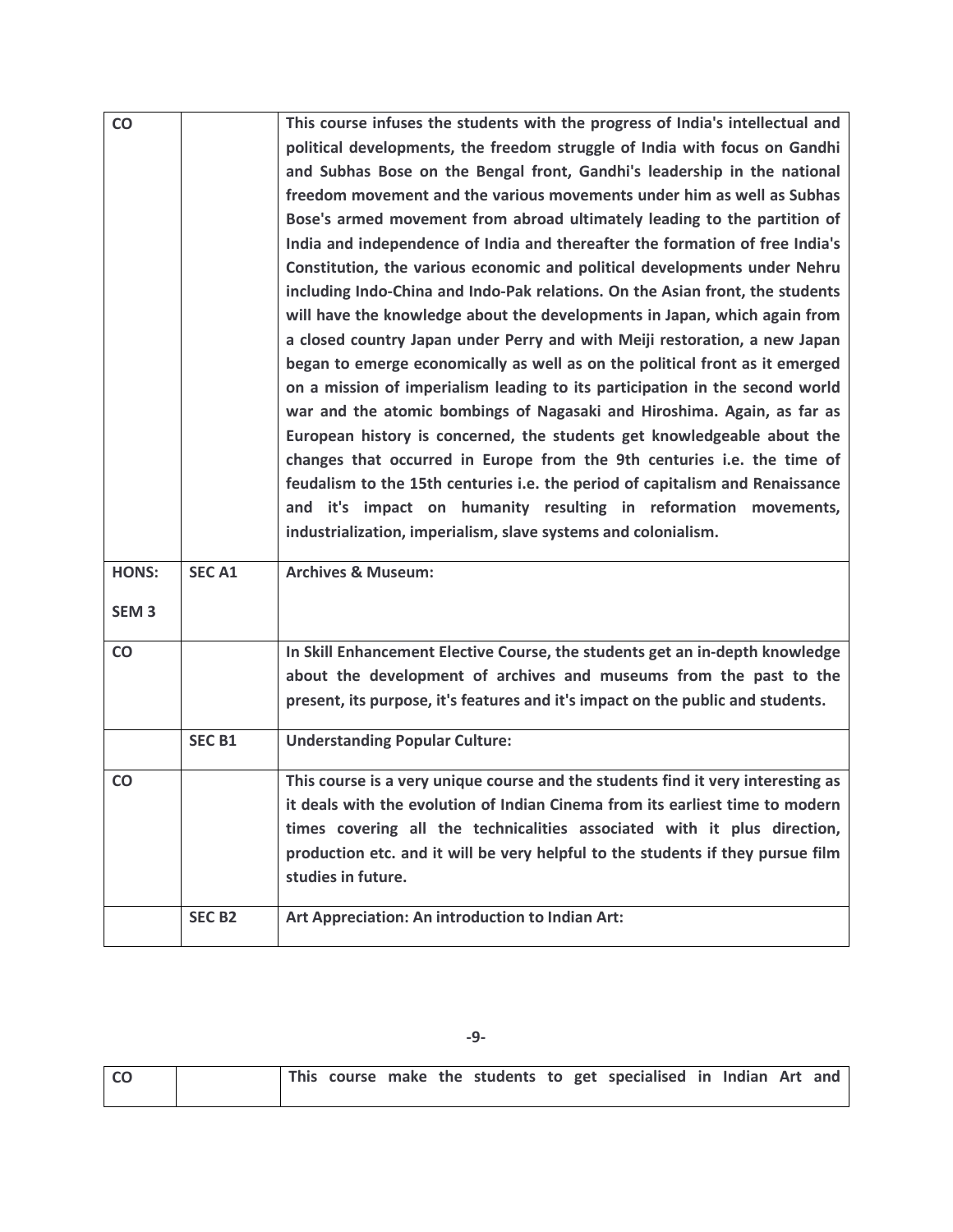|                  |               | Architecture especially in pursuing higher studies and research work.          |
|------------------|---------------|--------------------------------------------------------------------------------|
| GEN:             | <b>SECA1</b>  | <b>Historical Tourism Theory and Practice:</b>                                 |
| <b>SEM</b>       |               |                                                                                |
| 3/5              |               |                                                                                |
|                  |               |                                                                                |
| <b>CO</b>        |               | The students from this Skill Enhancement Elective Course learns about the      |
|                  |               | Indian art and architecture from the ancient to the modern times which         |
|                  |               | enhance their knowledge about India's cultural heritage, which will help       |
|                  |               | them in pursuing higher education and other avenues.                           |
|                  | <b>SEC B1</b> | <b>Museums and Archives in India</b>                                           |
| CO               |               | The students from this Course learns about the types of Indian Archives and    |
|                  |               | Museums, their locations, their origins, functions, features, development,     |
|                  |               | categories, impact on the visitors and students from the ancient to the        |
|                  |               | modern times which enhance their knowledge about India's heritage, which       |
|                  |               | will help them in pursuing higher education and other avenues.                 |
|                  | <b>SEC B2</b> | <b>Orality And Oral Culture in India</b>                                       |
| CO               |               | This course helps the students to have an in-depth knowledge of unwritten      |
|                  |               | history or folklores or oral history that has been passing on from generations |
|                  |               | to generations over the years and how it helps the listeners to have a first   |
|                  |               | hand overview of the different aspects of Indian society and culture.          |
|                  |               | <b>PROGRAM OUTCOME</b>                                                         |
| SEM <sub>1</sub> | PO            | The program helps the students to have a comprehensive knowledge about         |
|                  |               | India and the world which will help them to do higher studies or reasearch     |
|                  |               | works in various topics as the field is wide open. Moreover, the students      |
|                  |               | having knowledge of the civilization of the West can do further research on it |
|                  |               | by going abroad.                                                               |
| SEM <sub>2</sub> | PO            | Here, the students can work on the development of India under the              |
|                  |               |                                                                                |

**-10-** 

| Muslims who had just landed and the transformation that India went      |  |
|-------------------------------------------------------------------------|--|
| through in different aspects of administration from politics to art and |  |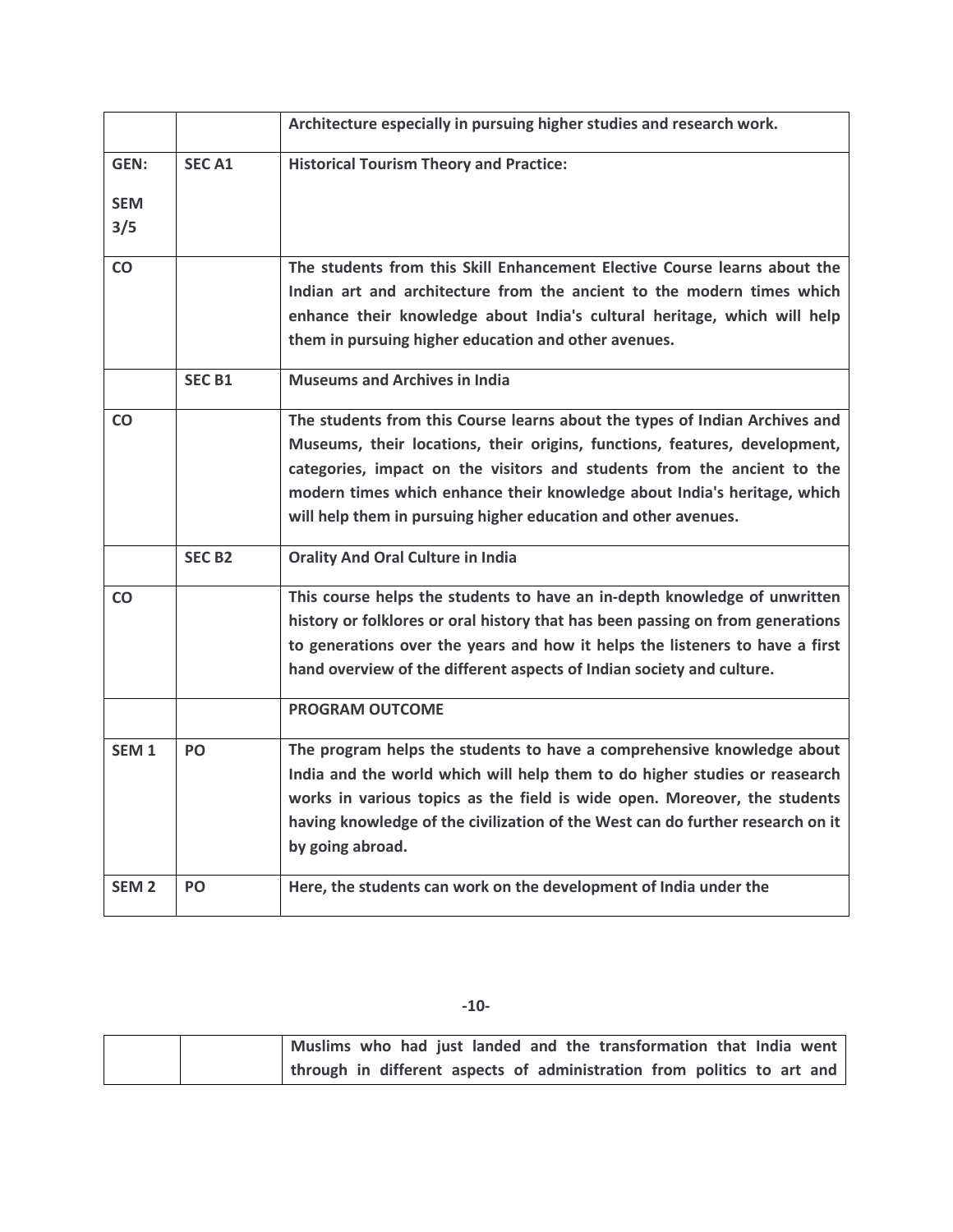|                  |                   | culture, having a wide scope at a higher level of studies.                                   |
|------------------|-------------------|----------------------------------------------------------------------------------------------|
| SEM <sub>3</sub> | PO                | This period also deals with the achievements under the Sultanate period and                  |
|                  |                   | like the above the students can pursue higher studies in different aspects of                |
|                  |                   | the subject. Similar studies can be undertaken in the European context. Also,                |
|                  |                   | the students can get enriched about the history of preservation system in                    |
|                  |                   | India and their benefits.                                                                    |
| SEM <sub>4</sub> | PO                | Here, the students can do higher studies as to how India transformed itself                  |
|                  |                   | from the Sultanate period to the Mughal period and the subsequent changes                    |
|                  |                   | that took place thereafter in every aspect of the administration, it also                    |
|                  |                   | encompasses the transformation that was taking place in Europe at that                       |
|                  |                   | time both politically and intellectually and it's effect on the human mind.                  |
|                  |                   | Further, at this time the students having a knowledge of the development of                  |
|                  |                   | entertainment can also deal with the celluloid world at the higher level.                    |
| SEM <sub>5</sub> | PO                | This program helps the students to have a deep insight of the transition to                  |
|                  |                   | modernity in India, on the way encountering various oppositions which is                     |
|                  |                   | true in the European front also and they can work on it in details in their                  |
|                  |                   | pursuance of higher education.                                                               |
| SEM <sub>6</sub> | PO                | This program besides providing opportunities for students to go for higher                   |
|                  |                   | studies and research within India but also gives a scope for going abroad for                |
|                  |                   | higher studies regarding not ony India but also Europe and the world.                        |
|                  |                   | Besides teaching and other related jobs the students can also apply for                      |
|                  |                   | executive ranked jobs.                                                                       |
|                  |                   | <b>Program Specific Outcome</b>                                                              |
| PSO <sub>1</sub> |                   | The students have when learning ancient India are not only getting an in-depth knowledge     |
|                  |                   | of our past civilization but also the culture especially art and architecture which if they  |
|                  |                   | study specifically will not only help them in doing higher studies and research work both in |
|                  |                   | India or abroad but also have a tremendous opportunity as far as employment is concerned     |
|                  | besides teaching. |                                                                                              |
| PSO <sub>2</sub> |                   | Also, the students can progress further if they study arts of India from ancient times to    |
|                  |                   | modern and post modern period for pursuing research and higher studies here and abroad.      |
|                  |                   |                                                                                              |

**-11-** 

| PSO <sub>3</sub> | Moreover, if the students want to pursue a different world then there is scope for film                                                                                              |
|------------------|--------------------------------------------------------------------------------------------------------------------------------------------------------------------------------------|
|                  | studies and archaeology which is incorporated within the ambit of the syllabus.                                                                                                      |
| PSO <sub>4</sub> | Besides, the program provides an opportunity to the students to explore the possibility of<br>tourism which is a demanding subject today and is very lucrative if it is successfully |